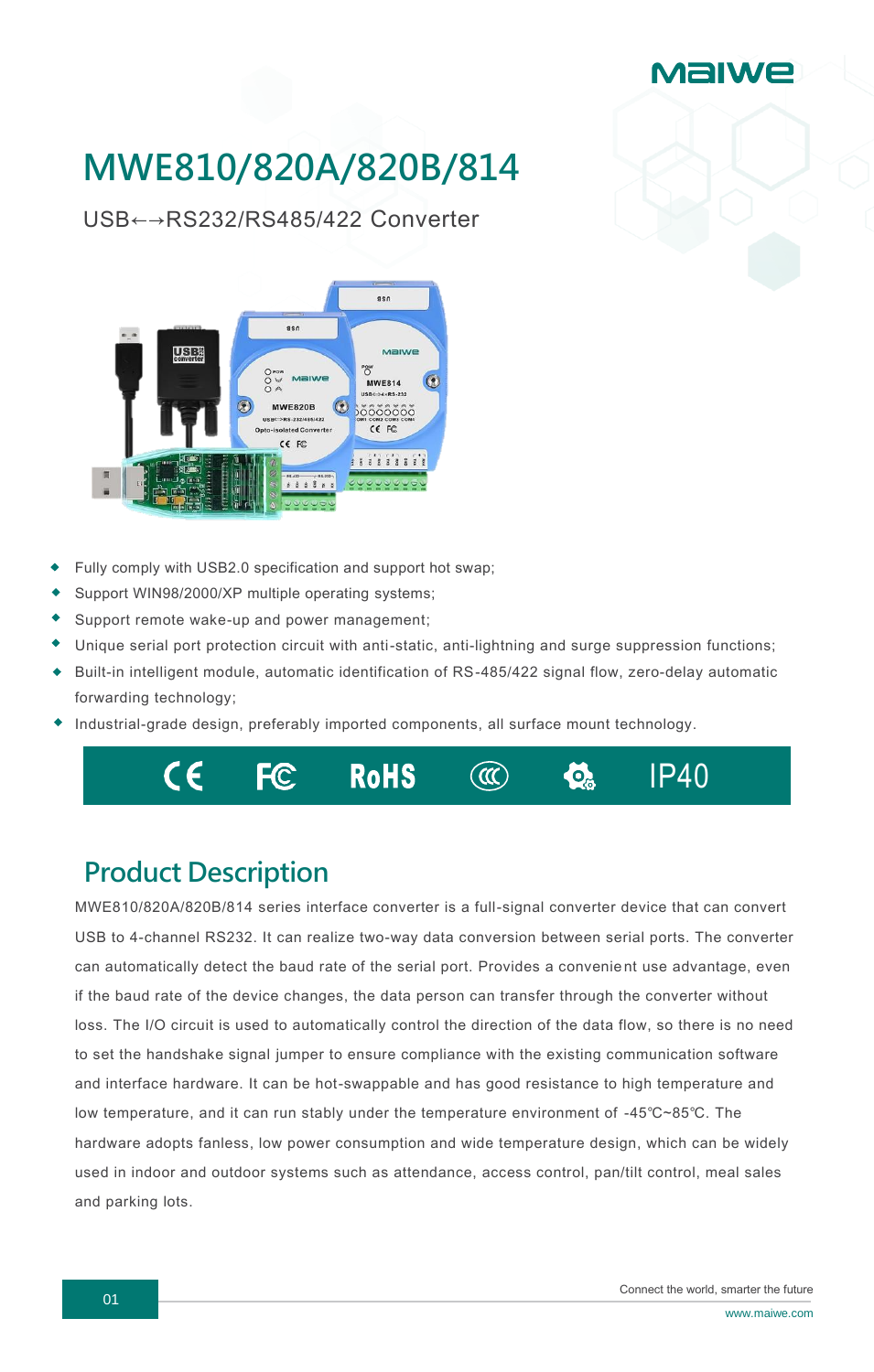

## **Technical Specification**

| <b>Specification</b>           |                                                           |                                                               |                                |                                  |  |
|--------------------------------|-----------------------------------------------------------|---------------------------------------------------------------|--------------------------------|----------------------------------|--|
| Model                          | <b>MWE810</b>                                             | <b>MWE820A</b>                                                | <b>MWE820B</b>                 | <b>MWE814</b>                    |  |
| Description                    | USB to RS232/485/422 converter                            |                                                               |                                | USB to 4-way RS232/485 converter |  |
| Standard                       | USBV1.0/2.0                                               | USBV1.0/2.0<br>RS485/422                                      | USBV1.0/2.0<br>RS232/RS485/422 | USBV1.0/2.0<br><b>RS-232</b>     |  |
| Interface                      | USB: USB female<br>Serial port: DB9                       | USB end: USB female<br>Serial port: industrial terminal block |                                |                                  |  |
| Input voltage                  | Powered by USB port                                       |                                                               |                                |                                  |  |
| Power indicate lights          | POW (red): always on when the power is connected normally |                                                               |                                |                                  |  |
| Serial port indicator          | Flashing when data is being sent or received              |                                                               |                                |                                  |  |
| Interface terminals            | <b>USB</b> female                                         |                                                               |                                |                                  |  |
| Communication rate             | $300bps \sim 115.2kbps$ 300bps $\sim$ 12Mbps              |                                                               |                                |                                  |  |
| Consumption                    | $≤1W$                                                     |                                                               | $≤2W$                          |                                  |  |
| Serial cable                   | RS-232, 15m@9600bps<br>RS-422/RS-485, 1.2km@9600bps       |                                                               |                                |                                  |  |
| Weight                         | $0.09$ kg                                                 | $0.05$ kg                                                     | $0.1$ kg                       |                                  |  |
| Shell                          | DB9 plastic shell                                         |                                                               | Adam shell                     |                                  |  |
| Size(mm)                       | 47×9×34                                                   | 66×13×26                                                      | 113x34x72                      |                                  |  |
| Working temperature -40°C~85°C |                                                           |                                                               |                                |                                  |  |